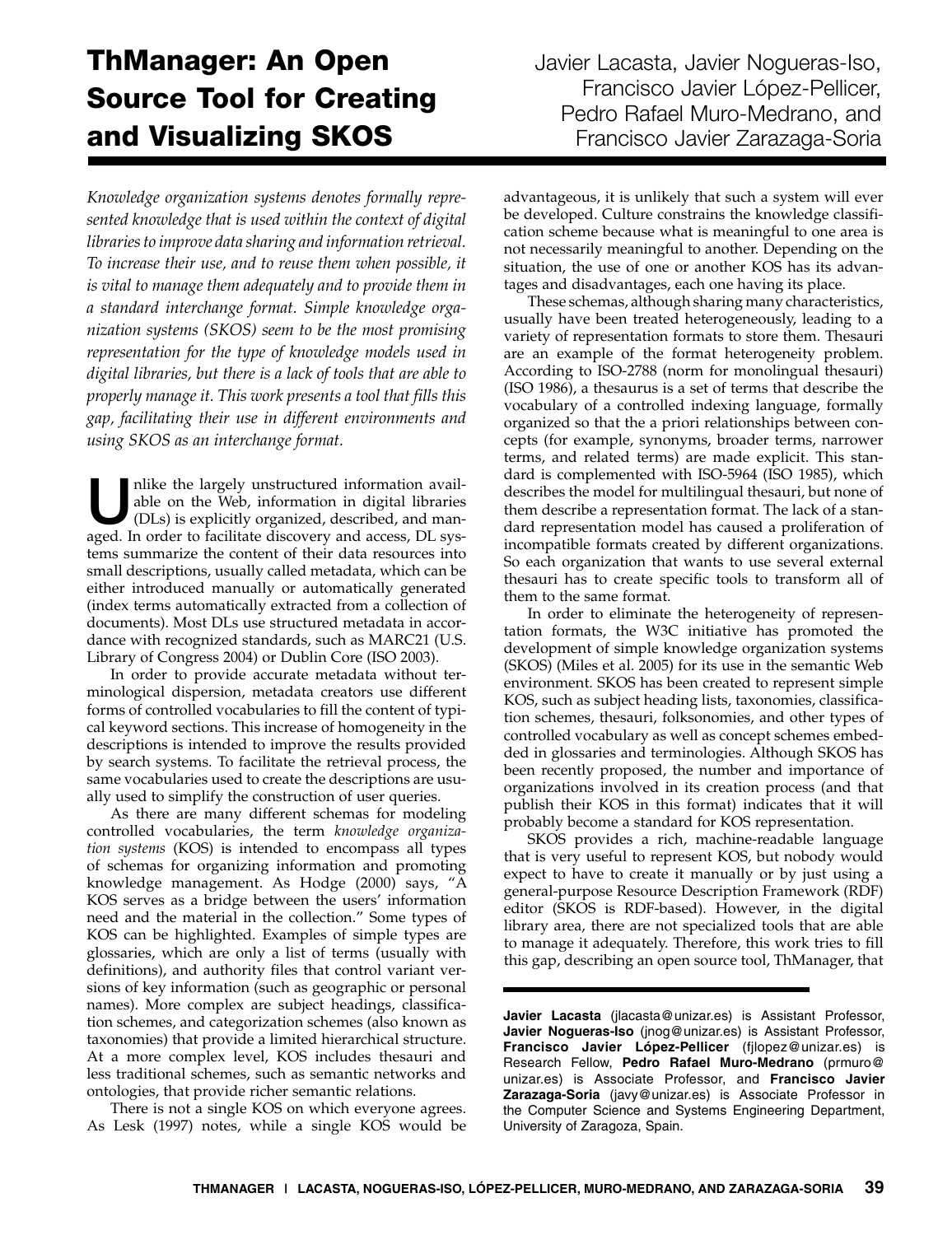facilitates the construction of SKOS-based KOS. Although ThManager has been created to manage thesauri, it also is appropriate to create and manage any other models that can be represented using SKOS format.

This article describes the ThManager tool, highlighting its characteristics. ThManager's layer-based architecture permits the reuse of the components created for the management of thesauri in other applications where they are also needed. For example, it facilitates the selection of values from a controlled vocabulary in a metadata creation tool, or the construction of user queries in a search client. The tool is distributed as open source software accessible through the SourceForge platform (http:// thmanager.sourceforge.net/).

### State of the art in thesaurus tools and representation models

The problem of creating appropriate content for thesauri is of interest in the DL field and other related disciplines, and an increasing number of software packages have appeared in recent years for constructing thesauri. For instance, the Web site of Willpower Information (http://www .willpower.demon.co.uk/thessoft.htm) offers a detailed revision of more than forty tools. Some are only available as a module of a complete information storage and retrieval system, but others also allow the possibility of working independently of any other software. Among these thesaurus creation tools, one may note the following products:

- BiblioTech (http://www.inmagic.com/). This is a multiplatform tool that forms part of BiblioTech PRO Integrated Library System and can be used to build an ANSI/NISO standard thesaurus (standard Z39.19 [ANSI 1993]).
- Lexico (http://www.pmei.com/lexico.html). This is a Java-based tool that can be accessed and/or manipulated over the Internet.

Thesauri are saved in a text-based format. It has been used by the U.S. Library of Congress to manage such vocabularies and thesauri as the *Thesaurus for Graphic Materials,* the *Global Legal Information Network Thesaurus,* the *Legislative Indexing Vocabulary,* and the *Symbols of American Libraries Listing.*

- $\blacksquare$  MultiTes (http://www.multites.com/) is a Windowsbased tool that provides support for ANSI/NISO relationships plus user-defined relationships and comment fields for an unlimited number of thesauri (both monolingual and multilingual).
- <sup>n</sup> TermTree 2000 (http://www.termtree.com.au/) is a Windows-based tool that uses Access, SQL

Server, or Oracle for data storage. It can import and export TRIM thesauri (a format used by the Towers Records Information Management system [http://www.towersoft.com/]), as well as a defined TermTree 2000 tag format.

- WebChoir (http://www.webchoir.com/) is a family of client-server Web applications that provides different utilities for thesaurus management in multiple DBMS platforms. TermChoir is a hierarchical information organizing and searching tool that enables one to create and search varieties of hierarchical subject categories, controlled vocabularies, and taxonomies based on either predefined standards or a user-defined structure, and is then exported to an XML-based format. LinkChoir is another tool that allows indexers to describe information sources using terminology organized in TermChoir. And SeekChoir is a retrieval system that enables users to browse thesaurus descriptors and their references (broader terms, related terms, synonyms, and so on).
- Synaptica (http://www.synaptica.com/) is a clientserver Web application that can be installed locally on a client's intranet or extranet server. Thesaurus data is stored in a SQL server or Oracle database. The application supports the creation of electronic thesauri in compliance with the ANSI/NISO standard. The application allows the exchange of thesauri in CSV (comma-separated values) text format.
- SuperThes (Batschi et al. 2002) is a Windows-based tool that allows the creation of thesauri. It extends the ANSI/NISO relationships, allowing many possible data types to enrich the properties of a concept. It can import and export thesauri in XML and tabular format.
- <sup>n</sup> TemaTRES (hhttp://r020.com.ar/tematres/) is a Web application specially oriented to the creation of thesauri, but it also can be used to develop Web navigation structures or to manage the documentary languages in use. The thesauri are stored in a MySQL database. It provides the created thesauri in Zthes (Tylor 2004) or in SKOS format.

Finally, it must be mentioned that, given that thesauri can be considered as ontologies specialized in organizing terminology (Gonzalo et al. 1998), ontology editors have sometimes been used for thesaurus construction. A detailed survey of ontology editors can be found in the Denny study (2002).

All of these tools (desktop or Web-based) present some problems in using them as general thesaurus editors. The main one is the incompatibility in the interchange formats that they support. These tools also present integration problems. Some are deeply integrated in bigger systems and cannot easily be reused in other environments because they need specific software components to work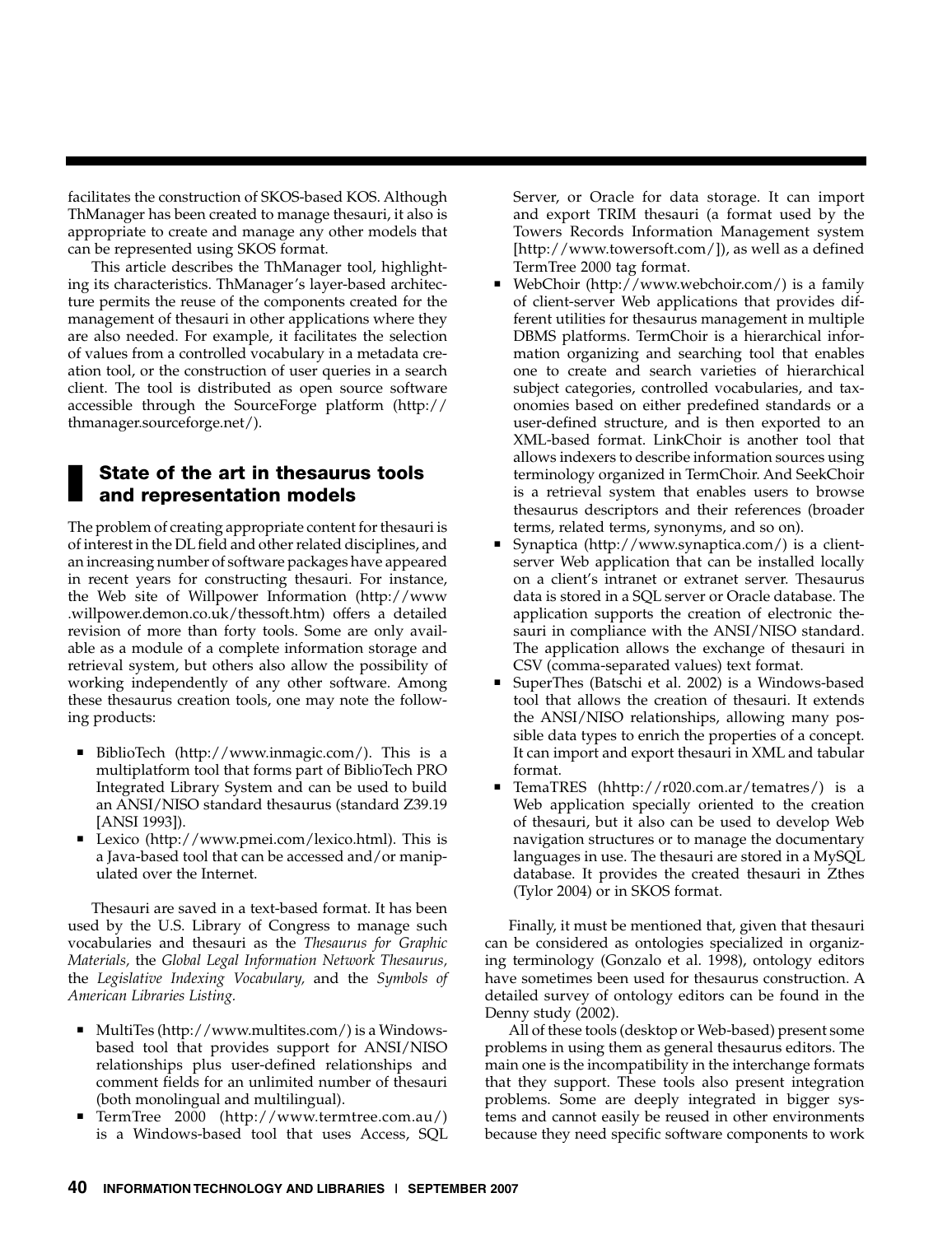(as DBMS to store thesauri). Others are independent tools (can be considered as general-purpose thesaurus editors), but their architecture does not facilitate their integration within other information management tools. And most of them are not open source tools, so there is no possibility to modify them to improve their functionality.

Focusing on the interchange format problem, the ISO-5964 standard (norm for multilingual thesauri) is currently undergoing review by ISO TC46/SC 9, and it is expected that the new modifications will include a standard exchange format for thesauri. It is believed that this format will be based on technologies such as RDF/XML. In fact, some initiatives in this direction have already arisen:

- <sup>n</sup> The ADL Thesaurus Protocol (Janée et al. 2003) defines an XML- and HTTP-based protocol for accessing thesauri. As a result of query operations, portions of the thesaurus encoded in XML are returned.
- The Language Independent Metadata Browsing of European Resources (LIMBER) project has published a thesaurus interchange format in RDF (Matthews et al. 2001). This work introduces an RDF representation of thesauri, which is proposed as a candidate thesaurus interchange format.
- The California Environmental Resources Evaluation System (CERES) and the NBII Biological Resources Division are collaborating in a thesaurus partnership project (CERES/NBII 2003) for the development of an integrated environmental thesaurus and a thesaurus networking toolset for metadata development and keyword searching. One of the deliverables of this project is an RDF format to represent thesauri.
- The Semantic Web Advanced Development for Europe (SWAD-Europe 2001) project includes the SWAD-Europe Thesaurus Activity, which has defined the SKOS, a set of specifications to represent the knowledge organization systems (KOS) on the semantic Web (thesauri between them).

The British standards BS-5723 (BSI 1987) and BS-6723 (BSI 1985) (equivalent to the international ISO-2788 and ISO-5964) also lack a representation format. The British Standards Institute IDT/2/2 Working Group is now developing the BS-8723 standard that will replace them and whose fifth part will describe the exchange formats and protocols for interoperability of thesauri. The objective of this working group is to promote the standard to ISO, to replace the ISO-2788 and ISO-5964. Here, it is important to remark that given the direct involvement of the IDT/2/2 Working Group with SKOS development; probably the two initiatives will not diverge. The new representation format will be, if not exactly SKOS, at least SKOS-based. Taking into account all these circumstances, SKOS seems to be the most adequate representation model to store thesauri.

Given that SKOS is RDF-based, it can be created using any tool that is able to manage RDF (usually used to edit ontologies); for example, SWOOP (MINDSWAP Group 2006), Protégé (Noy et al. 2000), or Triple20 (Wielemaker et al. 2005). The problem with these tools is that they are too complex for editing and visualizing such a simple model as SKOS. They are thought to create complex ontologies, so they provide too many options not specifically adapted to the type of relations in SKOS. In addition, they do not allow an integrated management of collection of thesauri and other types of controlled vocabularies as needed in DL processes (for example, the creation of metadata of resources, or the construction of queries in a search system).

# **SKOS model**

SKOS is a representation model for simple knowledge organization systems, such as subject heading lists, taxonomies, classification schemes, thesauri, folksonomies, other types of controlled vocabulary, and also concept schemes embedded in glossaries and terminologies. This section describes the model, providing characteristics, showing the state of development, and indicating the problems found to represent some types of KOS.

SKOS was initially developed within the scope of the Semantic Web Advanced Development for Europe (SWAD-Europe 2001). SWAD-E was created to support W3C's Semantic Web initiative in Europe (part of the IST-7 programme). SKOS is based on a generic RDF schema for thesauri that was initially produced by the DESIRE project (Cross et al. 2001), and further developed in the LIMBER project (Matthews et al. 2001). It has been developed as a draft of an RDF Schema for thesauri compatible with relevant ISO standards, and later adapted to support other types of KOS. Among the KOS already published using this new format are GEMET (EEA 2001), AGROVOC (FAO 2006), ADL Feature Types (Hill and Zheng 1999), and some parts of WordNet lexical database (Miller 1990), all of them available on the SKOS project Web page.

SKOS is a collection of three different RDF Schema application profiles: SKOS-Core, to store common properties and relations; SKOS-Mapping, whose purpose is to describe relations between different KOS; and SKOS-Extension, to indicate specific relations and properties only contained in some type of KOS.

For the first step of the development of the ThManager tool, only the most stable part of SKOS has been considered. Figure 1 shows the part of SKOS-Core used. The rest of SKOS-Core is still unstable, so its support has been delayed until it is approved. SKOS-Mapping and SKOS-Extension are still in their first steps of develop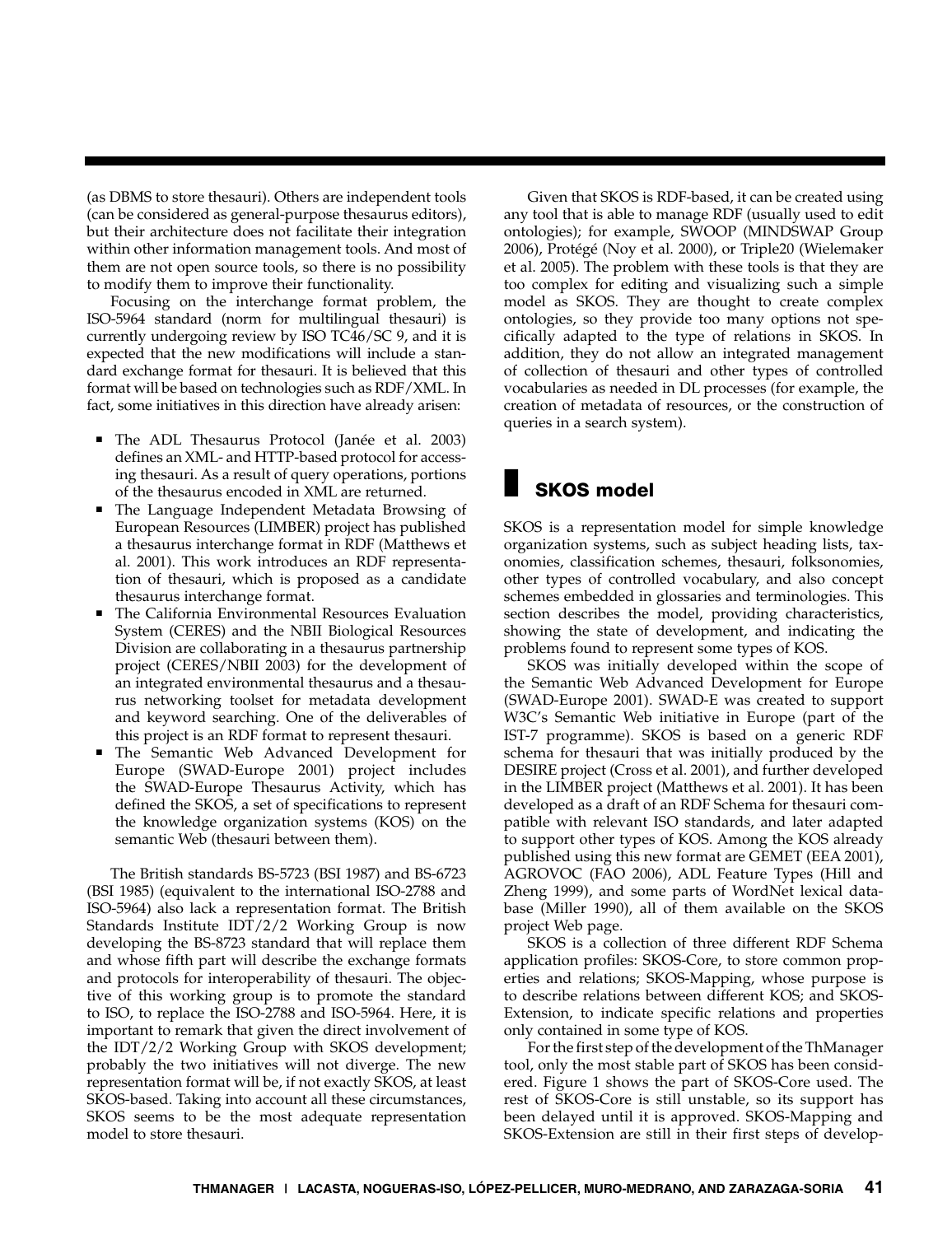ment and are very unstable, so their management in ThManager also has been delayed until the creation of stable versions.

In SKOS-Core, a KOS (in our case, usually a thesaurus) consists of a set of concepts (labelled as *skos: concept*) that are grouped by a concept scheme (*skos: conceptScheme*). To distinguish between different models provided, the *skos:conceptScheme* contains a URI that identifies it, but to describe the model content to humans, metadata following the Dublin Core standard also can be added. The relation of the concept scheme with the concepts of the KOS is done through the *skos: hasTopConcept* relation. This relation points at the most general concepts of the KOS (top concepts), which are used as entry points to the KOS structure.

In SKOS, each concept consists of a URI and a set of properties and relations to other concepts. Among the properties, *skos.preflabel* and *skos.altLabel* provide labels for a concept in different languages. The first one is used to show the label that better identifies a concept (for thesauri it must be unique). The second one is an alternative label that contains synonyms or spelling variations of the preferred label (it is used to redirect to the preferred label of the concept). The SKOS concepts also can contain three other properties called *skos.scopeNote, skos.definition,* and *skos.example*. They contain annotations about the ways to use a concept, a definition, or examples of use in different languages. Last, the *skos.prefSymbol* and *skos.altSymbol*  properties are used to provide a preferred or some alternative symbols that graphically represent the concept. For example, a graphical representation is very useful to identify the meaning of a mathematical formula. Another example is a chemical formula, where a graphical representation of the structure of the substance also provides valuable information to the user.

With respect to the relations, each concept indicates by means of the *skos:inScheme* relation in which concept scheme it is contained. The *skos.broader* and the *skos.narrower* relations are inverse relations used to model the



generalization and specialization characteristics present in many KOS (including thesauri). *Skos.broader* relates to more general concepts, and *skos.narrower* to more specific ones. The *skos.related* relation describes associative relationships between concepts (also present in many thesauri), indicating that two concepts are related in some way.

With these properties and relations, it is perfectly possible to represent thesauri, taxonomies, and other types of controlled vocabularies. However, there is a problem for the representation of classification schemes that provide multiple coding of terms, as there is no place to store this information. Under this category, one may find classification schemes such as ISO-639 (ISO 2002) (ISO standard for coding of languages), which proposes different types of alphanumeric codes (for example, two letters and three letters). For this special case, the SKOS working group proposes the use of the property *skos.notation*. Although this property is not in the SKOS vocabulary yet, it is expected to be added in future versions. Given the need to work with these types of schemes, this property has been included in the ThManager tool.

### **ThManager architecture**

This section presents the architecture of ThManager tool. This tool has been created to manage thesauri in SKOS, but it also is a base infrastructure that facilitates the management of thesauri in DLs, simplifying their integration in tools that need to use thesauri or other types of controlled vocabularies. In addition, to facilitate its use on different computer platforms, ThManager has been developed using the Java object-oriented language.

The architecture of ThManager tool is shown in figure 2. The system consists of three layers: first, a repository layer where thesauri are stored and identified by means of associated metadata describing them; second, a persistence layer that provides an API for access to thesauri stored in the repository; and third, a GUI layer that offers different graphical components to visualize thesauri, to search by their properties, and to edit them in different ways.

The ThManager tool is an application that uses the different components provided by the GUI layer to allow the user to manage the thesauri. In addition, the layered architecture allows other applications to use some of the visualization components or the method provided by the persistence layer to provide access to thesauri.

The main features that have guided the design of these layers have been the following: a metadata-driven design, efficient management of thesauri, the possibility **Figure 1.** SKOS Model **Conserverse intervals of interrelating thesauri, and the reusability of ThManager**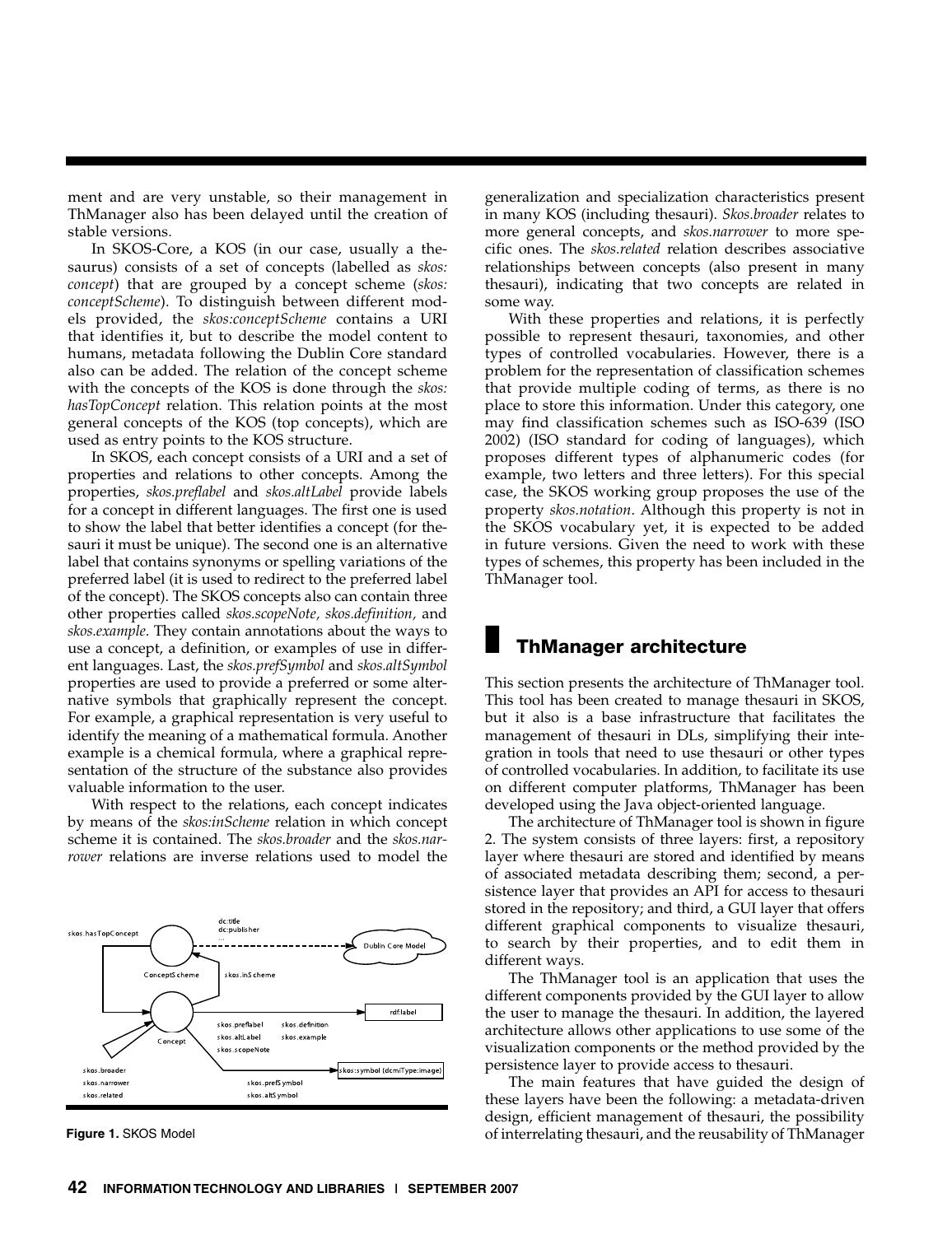components. The following subsections describe these characteristics in detail.

#### **Metadata-driven design**

A fundamental aspect in the repository layer is the use of metadata to describe thesauri. ThManager considers metadata of thesauri as basic information in the thesaurus management process, being stored in the metadata repository and managed by the metadata manager. The reason for this metadata-driven design is that thesauri must be described and classified to facilitate the selection of the one that better fits the user needs, allowing the user to search them not only by their name but also by the application domain or the associated geographical area between others. The lack of metadata makes the identification of useful thesauri (provided by other organizations) difficult, producing a low reuse of them in other contexts.

To describe thesauri in our service, a metadata profile based on Dublin Core has been created. The reason to use Dublin Core as basis of this profile has been its extensive use in the metadata community. It provides a simple way to describe a resource using very general metadata elements, which can be easily matched with complex domainspecific metadata standards. Additionally, Dublin Core also can be extended to define application profiles for specific types of resources. Following the metadata profile hierarchy described in Tolosana-Calasanz et al. (2006), the thesaurus metadata profile refines the definition and domain of Dublin Core elements as well as includes two new elements (metadata language and metadata identifier) to appropriately identify the metadata records describing a thesaurus. The profile for thesauri has been



**Figure 2.** KOS Manager Architecture

described using the IEMSR format (Heery et al. 2005) and is distributed with the tool. IEMSR is an RDF-based format created by the JISC IE Metadata Schema Registry project to describe metadata application profiles. Figure 3 shows the metadata created for GEMET thesaurus (the resource), expressed as a hedgehog graph (reinterpretation of RDF triplets: resources, named properties, and values). The purpose of these metadata is not only to simplify the thesaurus location to a user, but also to facilitate the identification of thesauri useful for a specific task in a machine-to-machine communication. For instance, one may be interested only in thesauri that cover a restricted geographical area or have a specific thematic.

#### **Efficient thesauri storage**

Thesauri vary enormously in size, ranging from hundreds of concepts and properties to millions. So the time spent on load, navigation, and search processes are a functional restriction for a tool that has to manage them. SKOS is RDF-based, and because reading RDF to extract the content is a slow process, the format is not appropriate for inner storage. To provide better access time, ThManager transforms SKOS into a binary format when a new SKOS is imported.

The persistence layer provides a unified access to the thesaurus repository. This layer is used by the GUI layer



**Figure 3.** Metadata of GEMET thesaurus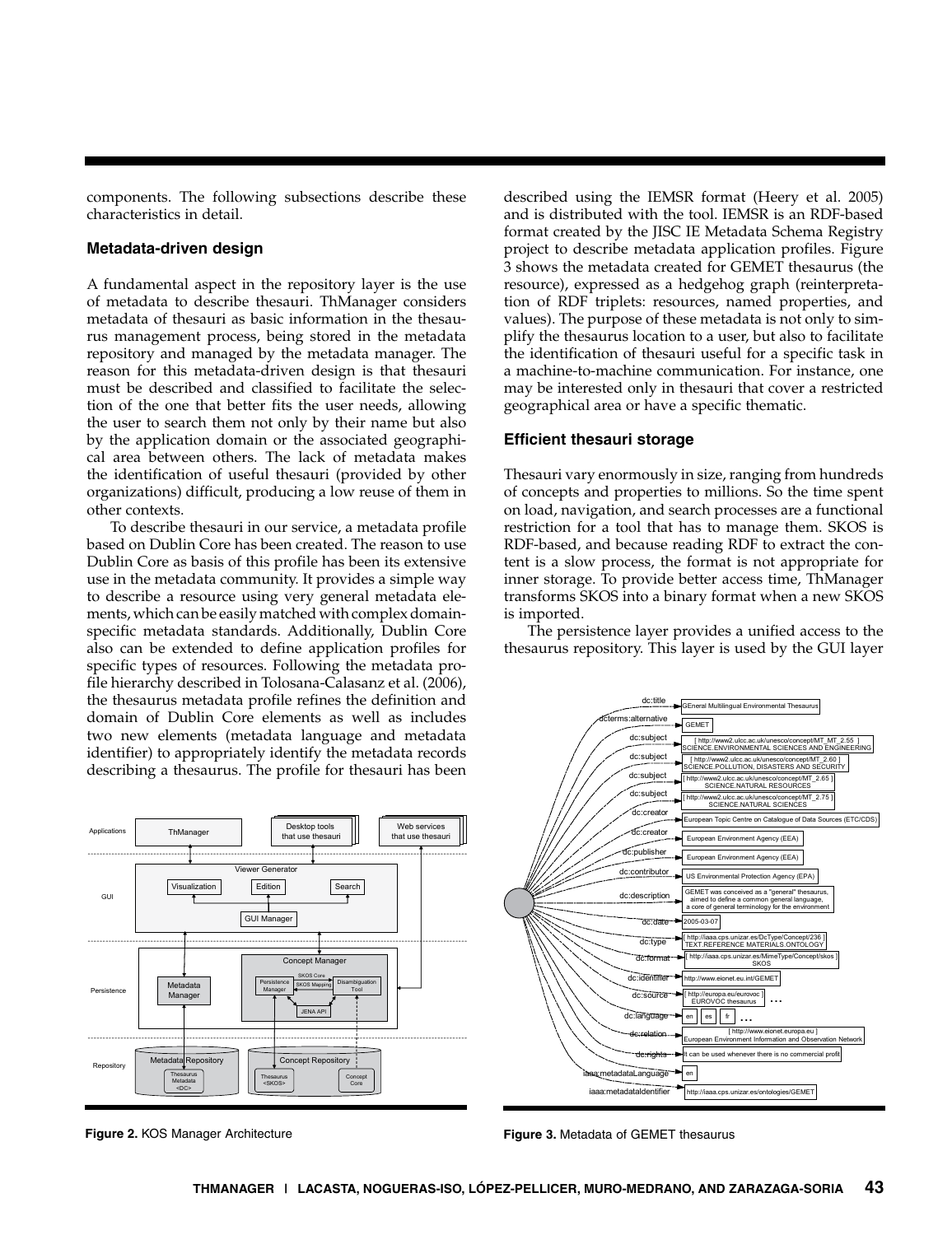to access the thesauri, but it also can be employed by other tools that need to use thesauri outside a desktop environment (for example, a thematic search system accessible through the Web that requires browsing a thesaurus to facilitate construction of user queries). This layer performs the transformation of SKOS to the binary format when a thesaurus is imported. The transformation is provided using the Jena library, a popular library to manipulate RDF documents that allows storing them in different kinds of repositories (http://jena.sourceforge. net/). Jena provides an open model that can be extended with specialized modules to use other ways of storage, making it possible to easily change the storage format system for another that is more efficient if needed.

The data structure used is shown in figure 4. The model is an optimized representation of the information given by the RDF triplets. The *Concepts* map contains the *concepts* and their associated *relations* in the form of key-value pairs: the key is a URI identifying a concept; and the value is a *Relations* object containing the properties of the concept.

A *Relations* object is a map that stores the properties of one concept in the form of *<property type, property values>*  pairs*.* The keys used for this map are the names of the typical property types in the SKOS model (for example, *narrower* or *broader*). The only special cases for encoding these property types in the proposed data structure occur when they have a language attribute (for example, *prefLabel*, *definition*, or *scopeNote*). In those cases, we propose the use of a *[lang]* suffix to distinguish the property type for a



particular language. For instance, *prefLabel\_en* indicates a *prefLabel* property type in English. Additionally, it must be noted that the data type of the property values assigned to each key in the relations map varies upon the semantics given to each property type. The data types fall into the following categories: a string for a *prefLabel* property type; a list of strings for *altLabel, definition, scope note,* and *example* property types; a URI for a *prefSymbol* property type; a list of URIs for *narrower, broader, related,* and *altSymbol* property types; and a list of *Notation* objects for a *notation* property type. The data type used for *notation* values is a complex object because there may be different notation types. A *Notation* object consists of *type* and *value* attributes. The *type* attribute is a URI that identifies a particular notation type and qualifies the associated notation value.

Additionally, and with the objective of increasing the speed of some operations (for example, navigation or search), some optimizations have been added. First, the URIs of the top concepts are stored in the *TopConcepts* list. This list contains redundant information, given that those concepts also are stored in the *Concepts* map, but it makes immediate their location. Second, to speed up the search of concepts and the drawing of the alphabetic viewer, the *Translations* map has been added. For each language supported by the thesaurus, this map contains a *TranslationTerm* object, or list of pairs <*URI, prefLabel*>, ordered by *prefLabel.* It also contains redundant information that allows the immediate creation of the alphabetic viewer for a language, simplifying the search process; as can be seen later, this

does not provides a big overhead in load time. In addition, if no alphabetic viewer and search are needed, this structure can be removed without affecting the hierarchical viewer.

This solution has proven to be useful to manage the kind of thesauri we use (they do not surpass 50,000 concepts and about 330,000 properties), loading them to memory in an average computer in a reasonable time, and allowing immediate navigation and search (see section 6).

#### **Interrelation of thesauri**

The vast choice of thesauri that are available nowadays implies an undesired effect of content heterogeneity. Although a thesaurus is usually created for a specific application domain, some of the concepts defined in **Figure 4.** Persistence Model thesauri from different applica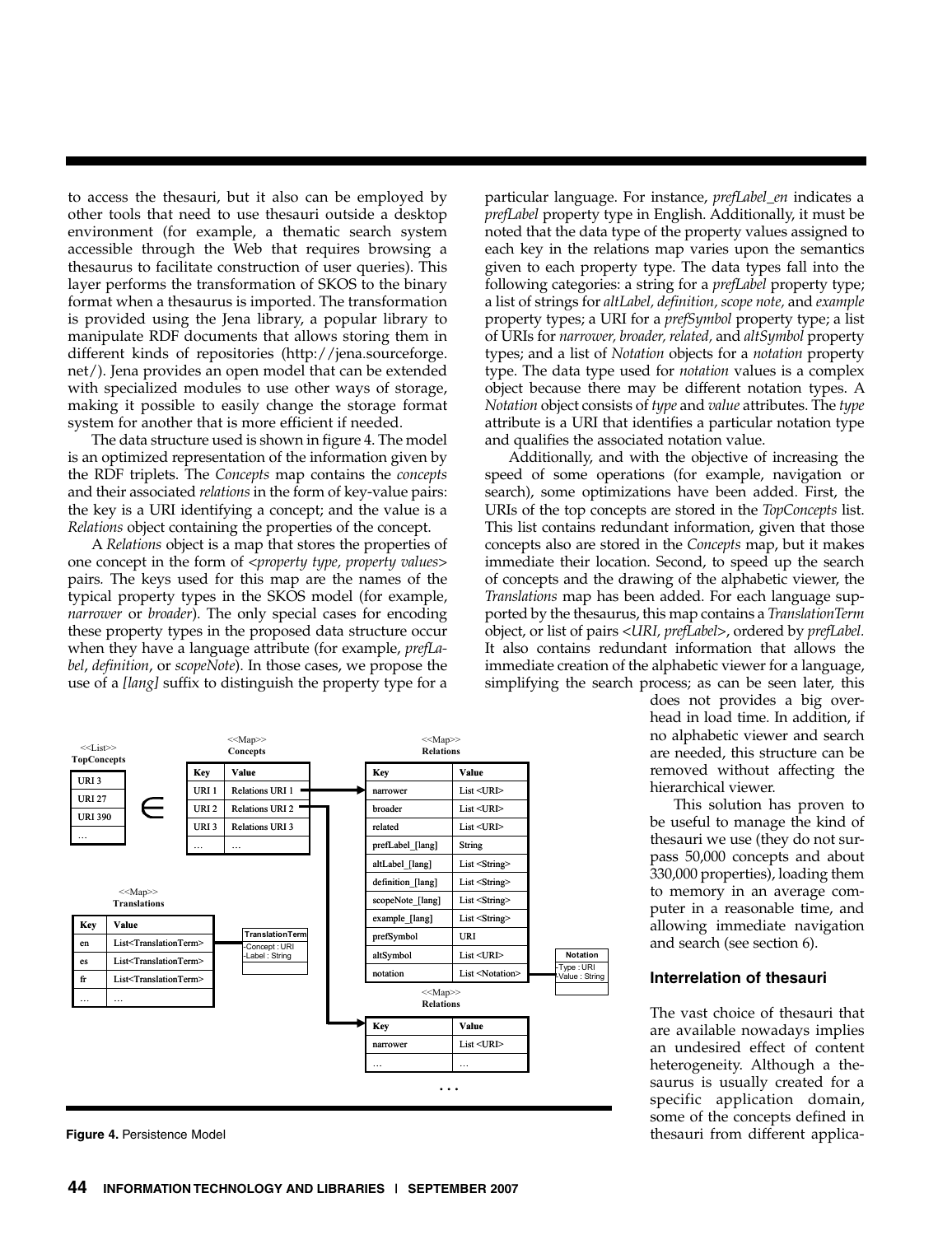tions domains may be equivalent. In order to facilitate cross-domain classification of resources, users would benefit from the possibility of knowing the connections of a thesaurus in their application domain to thesauri used in other domains. However, it is difficult to manually detect the implicit links between those different thesauri.

Therefore, in order to automatically facilitate these interthesaurus connections, the persistence layer of ThManager tool provides an interrelation function that relates a thesaurus with respect to an upper-level lexical database (the concept core displayed in figure 2).

The interrelation mechanism is based on the method presented in Nogueras-Iso, Zarazaga-Soria, and Muro-Medrano (2005). It is an unsupervised disambiguation method that uses the relations between concepts as disambiguation context. It applies a heuristic voting algorithm to select the most adequate sense of the used concept core for each thesaurus concept. At the moment, the concept core is the WordNet lexical database. WordNet is a large English lexical database that groups nouns, verbs, adjectives, and adverbs into sets of cognitive synonyms (synsets), each expressing a distinct concept. Those synsets are interlinked by means of conceptual-semantic and lexical relations.

The interrelation component has been conceived as an independent module that receives a thesaurus as input in SKOS and returns the relation respect to concept core using an extended version of the SKOS Mapping model (Miles and Brickley 2004). This model, as commented before, is a part of SKOS that allows describing exact, major, and minor mappings between concepts of two different KOS (in this case between a thesaurus and the common core). SKOS Mapping is still in an early stage of development and has been extended in order to provide the needed functionality.

The base SKOS Mapping provides the *map:exactMatch, map:majorMatch,* and *map:minorMatch* relations to indicate the degree of relation between two concepts. Given that the interrelation algorithm cannot ensure that a mapping is 100 percent exact, only the major and minor match properties are used. The algorithm returns a list of possible mappings with the lexical database for each concept: the one with the highest probability is assigned as *major*  match, and the rest are assigned as *minor* matches.

To store the interrelation probability, SKOS mapping has been extended by adding a blank node with the liability of the mapping. Also, to be able to know which concepts of which thesauri are equivalents to one of the common core, the inverse relations of *map:majorMatch*  and *map:minorMatch* have been created. An example of SKOS mapping can be seen in figure 5. There, the concept 340 of GEMET thesaurus (alloy) is correctly mapped to the WordNet concept number 13751474 (alloy, metal) with a probability of 91.007 percent, an unrelated minor mapping also is found, but it is given a low probability (8.992 percent).

### **Reusability of ThManager components**

On top of the API layer, the GUI layer has been constructed. This layer contains several graphical interfaces to provide different types of viewers, searchers, and editors for thesauri. This layer is used as base for the construction of the ThManager tool. The tool groups a subset of the provided components, relating them to obtain a final user application that allows the management of the stored thesauri, their visualization (navigation by the concept relations), their edition, and their importation and exportation using SKOS format.

The ThManager tool not only has been created as an independent tool to facilitate thesauri management, but also to allow easy integration in tools that need to use thesauri. It has been done by combining the information management with specific graphical interfaces in different black-box components. Between the provided components, there is a hierarchical viewer, an alphabetic viewer, a list viewer, a searcher, and an editor, but more components can be constructed if needed. The use of the GUI layer as a library of reusable graphical components makes it possible to create different tools that are able to manage thesauri with different user requirements with minimum effort, allowing also the integration of this technology in other applications that need controlled vocabularies to improve their functionality. For example, in a metadata creation tool, it can be used to provide the graphical component to select controlled values from thesauri and automatically insert them in the metadata. It also can be used to provide the list of possible values to use in a Web search system, or to provide a thesaurusbased navigation of a collection of resources in an exploratory search system.

Figure 6 shows the integration process of a thesaurus visualization component in an external tool. The provided thesaurus components have been constructed following the Java Beans philosophy (reusable software components that can be manipulated visually in a builder tool), where a component is a black box with methods to read and change its state that can be reused when needed. Here, each thesaurus component is a *ThesaurusBean* that can be directly inserted in a graphical application to use its functionality (visualize or edit thesauri) in a very simple way. The *ThesaurusBeans* are provided by the *ThesaurusBeanManager* that, given the parameters of the thesaurus to visualize and the type of visualization, returns the most adequate component to use.

## **Description of ThManager** functionality

ThManager tool is a desktop application that is able to manage thesauri stored in SKOS. As regards to the instal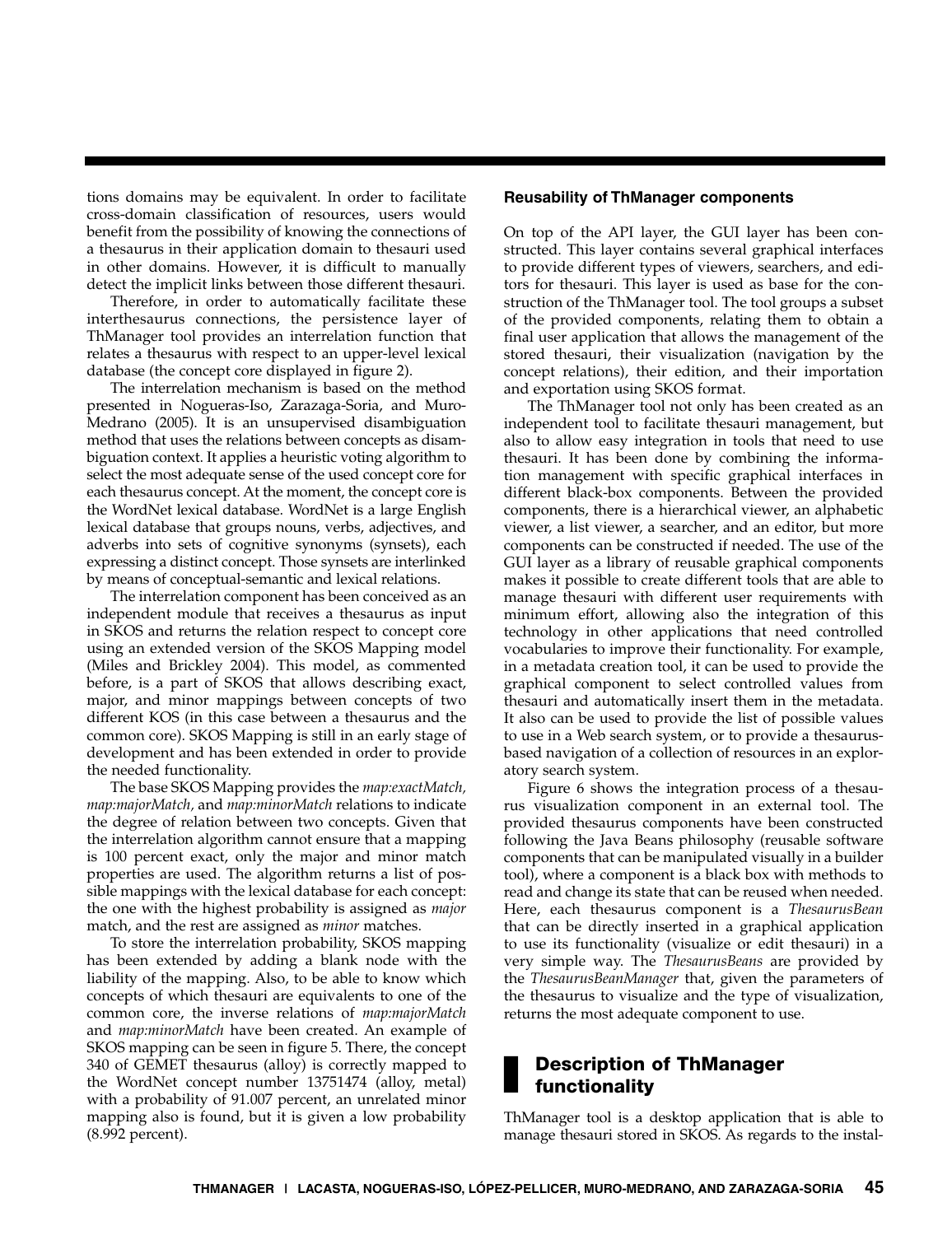

**Figure 5.** SKOS Mapping extension

lation requirements, the application requires 100 MBs of free space on the hard disk. With respect to RAM and CPU requirements, they depend greatly on the size and the number of thesauri loaded in the tool. Considering the number and size of thesauri used as testbed in section 6, RAM consumption ranges from 256 to 512 MBs, and with a 3Ghz CPU (for example, Pentium IV), the load times for the bigger thesauri are acceptable. However, if the size of thesauri is smaller, RAM and CPU requirements decrease, being able to operate on a computer with just a 1 Ghz CPU (for example, Pentium III) and 128 MBs of RAM.

Given that the management of ThManager is metadata oriented, the first window in the application shows a table including the metadata records describing all the thesauri stored in the system (figure 7). The selection of a record in this table indicates to the rest of the components the selected thesaurus. The creation or deletion of thesauri also is provided here.

The only operation that can be performed when no record is selected is to import a new thesaurus stored in SKOS. To import it, the name of the SKOS file must be provided. The import tool also contains the option to interrelate the imported thesaurus to the concept core. The metadata of the thesaurus are extracted from inside of the SKOS if they are available, or they can be provided in an associated XML metadata file. If no metadata record is provided, the application generates a new one with minimum information, using as base the name of the SKOS file.

Once the user has selected a thesaurus, it can visualize and modify its metadata or content, export it to SKOS, or, as commented before, delete it.

With respect to the metadata describing a thesaurus, a metadata viewer visualizes the metadata in HTML and a metadata editor allows the editing of metadata following the thesaurus metadata profile described in the metadata-driven design section (figure 8 shows a screenshot of the metadata editor). Different HTML views can be provided by adding more CSS files to the application. The metadata editor is customizable. To add or delete metadata elements to the metadata editor window, it is only necessary to modify the description of the IEMSR profile for thesauri included in the application.

The main functionality of the tool is to visualize the thesaurus structure, showing all properties of concepts and allowing the navigation by relations (see

figure 9). Here, different read-only viewers are provided. There is an alphabetic viewer that shows all the concepts ordered by the preferred label in one language. A hierarchical viewer provides navigation by broader and narrower relations. Additionally, a hypertext viewer shows all properties of a concept and provides navigation by all its relations (broader, narrower, and related) via hyperlinks. Finally, there also is a search system that allows the typical searches needed for thesauri (equals, starts with, contains). Currently, search is limited to preferred labels in the selected language, but it could be extended to allow searches by other properties, such as synonyms, definitions, or scope notes.



**Figure 6.** GUI component integration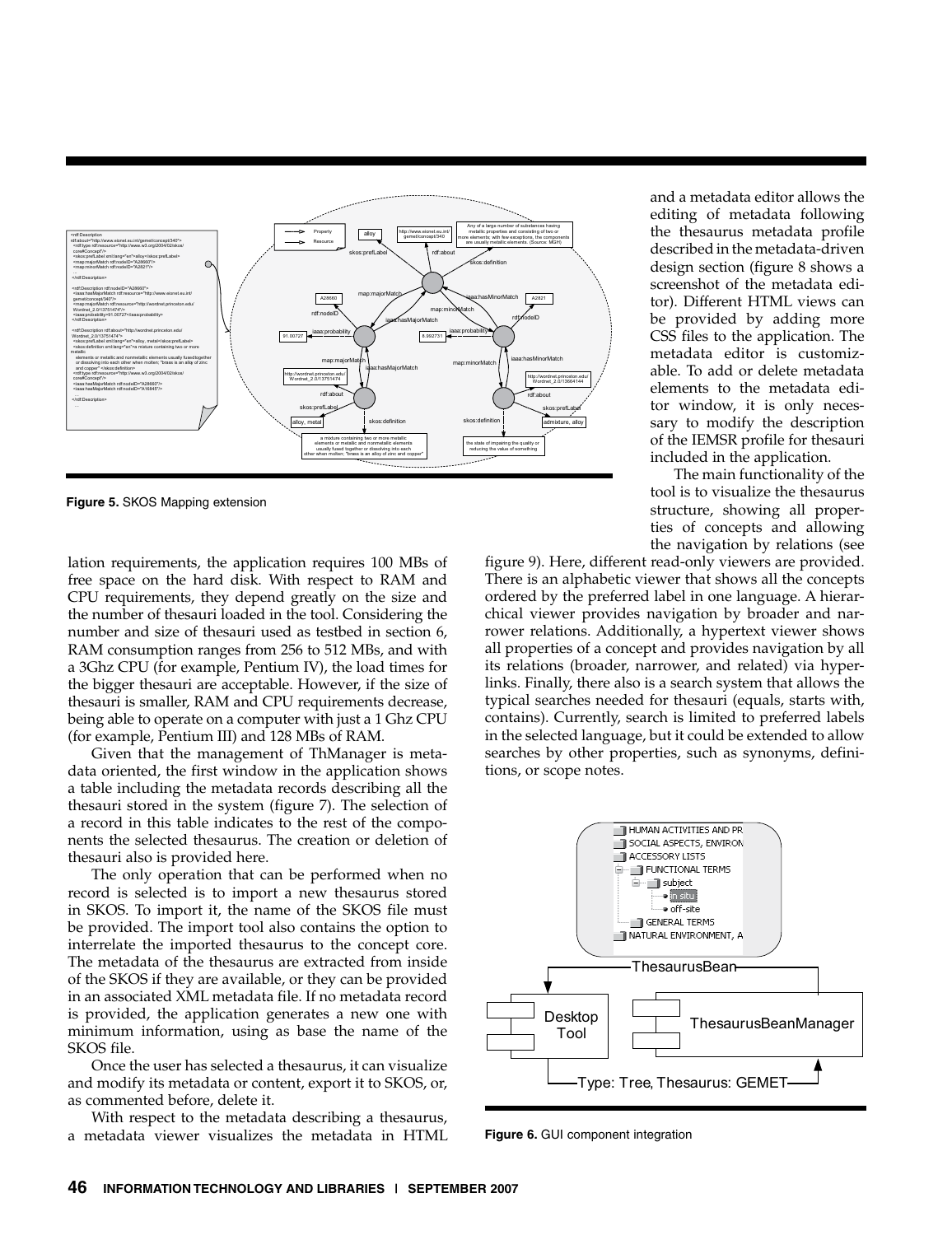All of these viewers are synchronized, so the selection of a concept in one of them produces the selection of the same concept in the others. The layered architecture described previously allows these viewers to be reused in many situations, including other parts of the ThManager tool. For example, in the thesaurus metadata editor described before, the thesaurus viewer is used to facilitate the selection of values for the subject section of metadata. Also, in the thesaurus editor shown later, the thesaurus viewer simplifies the selection of a concept related (by some kind of relation) to the selected, and provides a preview of the hierarchical viewer to help to detect wrong relations.

The third available operation is to edit the thesaurus structure. Here, to create a thesaurus following the SKOS model, an edition component is provided (see figure 10). The graphical interface shows a list with all the concepts created in the selected thesaurus, allowing the creation of new ones (providing their URIs) or deletion of selected ones. Once a concept has been selected, its properties and relations to other concepts are shown, allowing the creation of new ones and the deletion of others. To facilitate the creation of relations between concepts, a selector of concepts (based in the thesaurus viewer) is provided, allowing the user to add related concepts without manually typing the URI of the associated concept. Also, to see if the created thesaurus is correct, a preview of the hierarchical viewer can be shown, allowing the user to easily detect problems in the broader and narrower relations.

With respect to the interrelation functionality, at the moment the mapping obtained is shown in the thesaurus

|   | Unique 3d      | Tale                                                                                                                  | Subject          | Responsible Party | On-Line Linkage                                                                          |
|---|----------------|-----------------------------------------------------------------------------------------------------------------------|------------------|-------------------|------------------------------------------------------------------------------------------|
|   | <b>AGROWOC</b> | Thesaurus of agriculture AGROVOC                                                                                      |                  |                   | POLITICS, LAW Food and Agriculture Organizati Pittp://www.sdiger.org/dc-spatial/AGROVOC. |
|   | EuropeanTe     | Thesaurus of tweltonial units of Span-                                                                                |                  |                   | COUNTRIES AN  University of Zaragoza, Advanc http://www.unizar.es/laga/thesaurus/Europes |
|   | <b>GENET</b>   | Multilingual environmental Thesaurus                                                                                  | SCIENCE NATU.    |                   | European Natwork of Information Prito://www.cen.org/dc-spatial/QDNET                     |
|   | .150639        | Codes for the representation of name  CLETLIRE LTM2 International Organization for S Into Lloud anglob/hermal150639-2 |                  |                   |                                                                                          |
|   | 11050          | These rus of LNESCO                                                                                                   | <b>EDUCATION</b> |                   | Einited Nations Educational, Scie Priticul Jwww.cen.org/dc-spatial/LRESCO                |
|   |                |                                                                                                                       |                  |                   |                                                                                          |
| × |                |                                                                                                                       |                  |                   | ٠                                                                                        |

**Figure 7.** Thesaurus Selector

| Header.<br><b>Name</b>                                                                                                                                                         | September                                                                                                                                                               |         |
|--------------------------------------------------------------------------------------------------------------------------------------------------------------------------------|-------------------------------------------------------------------------------------------------------------------------------------------------------------------------|---------|
| Short name<br>Creator<br>Subject.<br>Acoled in<br>Description<br>Publisher<br>Contributor<br>Data of creation<br>Date of publication<br>Date of modification<br>Type<br>Format | SCIENCE NATURAL SCIENCES<br>SCIENCE POLLUTION, DISASTERS AND SAFETY<br><b>SCIENCE NATURAL RESOURCES</b><br>SCIENCE ENVIRONMENTAL SCIENCES AND ENVIRONMENTAL<br>Subsect: | Subject |
| Thesaurus identifier<br>SOLEDB<br>Thesaurus language<br>Palation<br>Conforme to:<br>to carrier of                                                                              |                                                                                                                                                                         | 11      |

**Figure 8.** Thesaurus Metadata Editor

viewers, but the navigation between equivalent concepts of two thesauri must be be done manually by the user. However, a navigation component still under development will allow the user to jump from a concept in a thesaurus to concepts in others that are mapped to the same concept in the common core.

As mentioned before, for efficiency, the format used to store the thesauri in the repository is binary, but the interchange format used is SKOS. So a module for thesauri importation and exportation is provided. This module is able to import from and export to SKOS. In addition, if the thesaurus has been interrelated with respect to the concept core, it is able to export its mapping to the concept core using the extended version of SKOS mapping above.

### **Results of the work**

This section shows some experiments performed with the ThManager tool for the storage and management of a selected set of thesauri. In particular, this set of thesauri is relevant in the context of the geographic information community. The increasing relevance of geographic information for decision-making and resource management in different areas of government has promoted the creation of geo-libraries and spatial data infrastructures to facilitate distribution and access of geographic information (Nogueras-Iso, Zarazaga-Soria, and Muro-Medrano, 2005). In this context, complex metadata schemes, such as ISO-19115, have been proposed for a full-detail description of resources. Many of the metadata elements in these schemes are either constrained to a selected vocabulary (ISO-639 for language encoding, ISO-3166 for country codes, and so on), or the user is told to pick a term from the most suitable thesaurus. The problems with this second case are that typically the choice for thesauri is quite open, the thesauri are frequently large, and the exchange format of available thesauri is quite heterogeneous.

In such a context, the ThManager tool has proven to be very useful to simplify the management of the used thesauri. At the moment, eighty KOS between thesauri and other types of controlled vocabulary have been created or transformed to SKOS and managed through this tool. Table 1 shows some of them, indicating their names (Name column), the number of concepts (NC column), their total number of properties and relations (NP and NR columns), and the number of languages in which concept properties are provided (NL column). To give an idea of the cost of loading these structures, the sizes of SKOS and binary files (SS and SB columns) are provided in kilobytes (KB).

Additionally, table 1 compares the performance time of ThManager with respect to other tools that load the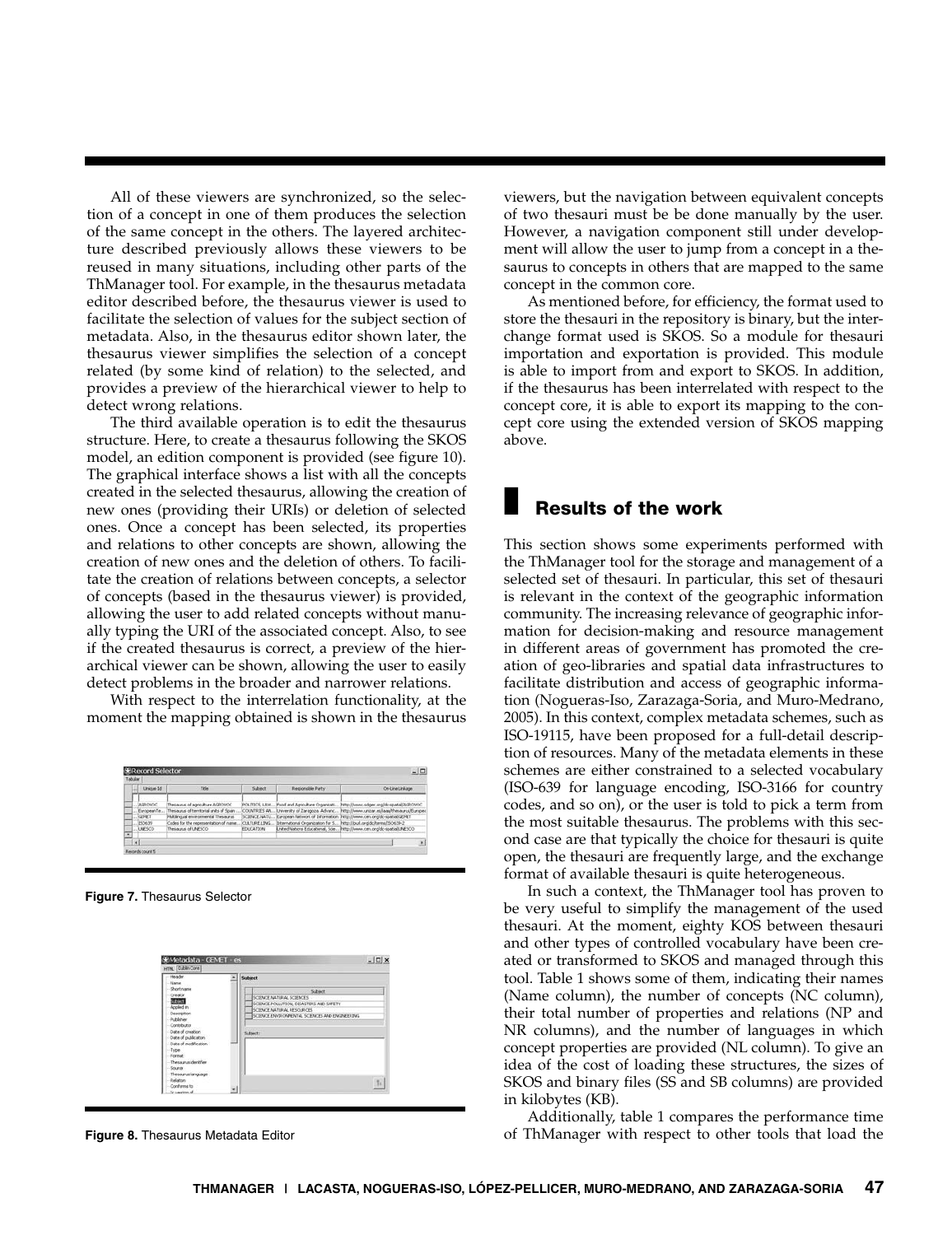thesauri directly from an RDF file using the Jena library (time performance has been obtained using a 3Ghz Pentium IV processor). For this purpose, three different load times (in seconds) have been computed. The BT column contains the load time of binary files without the cost of creating the GUI for the thesauri viewers. The LT column contains the total load time of binary files (including the time of GUI creation and drawing). The JT column contains the time spent by a hypothetical RDFbased editor tool to invoke Jena and load in its memory model the RDF SKOS files (it does not include GUI creation) containing the thesauri. The difference between the BT and LT column shows the time used to draw the GUI once the thesauri have been loaded in memory. The difference between BT and JT columns shows the gain in terms of time of using a binary storage instead of a RDF based one.

The thesauri shown in the table are the ADL Feature Types Thesaurus (ADL FTT), the ISOC Thesaurus of Geography (ISOC-G), the ISO-639, the UNESCO Thesaurus (UNESCO 1995), the OGP Surveying and Positioning Committee Code Lists (EPSG) (OGP 2006), the Multilingual Agricultural Thesaurus (AGROVOC), the European Vocabulary Thesaurus (EUROVOC) (EUPO 2005), the European Territorial Units (Spain and France) (ETU), and the General Multilingual Environmental Thesaurus (GEMET). They have been selected because they have different sizes and can be used to show how the load time evolves with the thesaurus size.

Among them, GEMET and AGROVOC can be highlighted. Although they are provided as SKOS, they include nonstandard extensions that we have transformed to standard SKOS relations and properties. EUROVOC and UNESCO are examples of thesauri provided in formats different than SKOS that we have completely transformed into SKOS. The former one was in an XML-based format, and the latter used a plain-text format. Another thesaurus transformed to SKOS is the European Territorial Units, which contains the administrative political units in Spain



**Figure 9.** Thesaurus Concept Selector **Figure 10.** Thesaurus Concept Editor

and France. Here, the original source was a collection of heterogeneous documents that contained parts of the needed information and have been processed to generate a SKOS file.

Some classification schemes also have been transformed to SKOS, such as the ISO-639 and the different EPSG codes for coordinate reference systems (including datums, ellipsoids, and projections). With respect to controlled vocabularies created (by the authors) in SKOS using the ThManager tool, there is an extended version of the ADL Feature Types that includes a more detailed classification of features types and different glossaries used for resource classification.

Figure 11 depicts the comparison of the different load times shown in table 1 with respect to the size of the RDF SKOS files. The order of the thesauri in the figure is the same as in the table 1. It can be seen that the time to construct the model using a binary format is almost half the time spent to create the model using a RDF file. In addition, once the binary model is loaded, the time to generate the GUI is not very dependent on thesaurus size. This is possible thanks to the redundant information added to facilitate the access to top concepts and to speed up loading of the alphabetic viewer. This redundant information produces an overhead in the load of the model, but without it the drawing time would be much worse, as it would have to generate it on the fly.

However, in spite of the improvements, for the larger thesauri considered, the load time starts to be long, given that it includes the load time of all the structure of the thesaurus in memory and the creation of the objects used to manage it quickly when loaded. But, once it is loaded, future accesses are immediate (quicker than 0.5 seconds). These accesses include opening it again, navigating by

| <b>C</b> Thesaurus editor                                                                                                                   |                         |                                                        |                                     | $ \Box$      |  |  |  |
|---------------------------------------------------------------------------------------------------------------------------------------------|-------------------------|--------------------------------------------------------|-------------------------------------|--------------|--|--|--|
| English<br>LRI Petp://www.eicner.eu.int/genet/concept/13295<br>×                                                                            |                         |                                                        |                                     |              |  |  |  |
| $\Box$<br>ħ<br>滤<br>晶                                                                                                                       | <b>ATTRIBUTES</b>       |                                                        |                                     |              |  |  |  |
| · abandmed industrial site<br>츼<br>· abandaned vehicle                                                                                      | T Top concept           |                                                        |                                     |              |  |  |  |
| · abiotic environment                                                                                                                       | Type                    | Language                                               | Volum                               |              |  |  |  |
| · abiotic factor                                                                                                                            | Preferred label         | Greek                                                  | δυνατότητα προσφυγής στι δικαιοσύνη |              |  |  |  |
| · absorption (exposure)                                                                                                                     | Preferred Isbel         | <b>English</b>                                         | access to the courts                |              |  |  |  |
| · acceptable daily intake                                                                                                                   | <b>Proformed label</b>  | Spanish                                                | access a la justicia                |              |  |  |  |
| · acceptable risk level                                                                                                                     | <b>Direferred label</b> | Estorian                                               | surdepags digunalistypsele          |              |  |  |  |
| · ACCESSORY LISTS                                                                                                                           | <b>Dreferred Ishel</b>  | <b>Basque</b>                                          | authora helpsig bile                | ۰            |  |  |  |
| · access road                                                                                                                               |                         |                                                        |                                     |              |  |  |  |
| · access to administrative documents                                                                                                        | <b>Type</b>             | v Language                                             |                                     |              |  |  |  |
| · access to culture                                                                                                                         |                         |                                                        |                                     | ×            |  |  |  |
| · access to information                                                                                                                     | <b>Value</b>            |                                                        |                                     |              |  |  |  |
| access to the courts                                                                                                                        |                         |                                                        |                                     |              |  |  |  |
| · access to the sea-                                                                                                                        |                         |                                                        |                                     |              |  |  |  |
| a arrident.                                                                                                                                 |                         |                                                        |                                     |              |  |  |  |
| · accidental release of organisms                                                                                                           |                         |                                                        |                                     |              |  |  |  |
| · accident source                                                                                                                           |                         |                                                        |                                     |              |  |  |  |
| · accounting                                                                                                                                | <b>NOTATIONS</b>        |                                                        |                                     |              |  |  |  |
| · accounting system                                                                                                                         |                         |                                                        |                                     |              |  |  |  |
| · accumulation in bady tissues                                                                                                              | Type                    | Value                                                  |                                     |              |  |  |  |
| · accumulator                                                                                                                               |                         | E                                                      |                                     |              |  |  |  |
| a and                                                                                                                                       |                         |                                                        |                                     |              |  |  |  |
| · sold deposition                                                                                                                           |                         |                                                        |                                     |              |  |  |  |
| · sold/cation                                                                                                                               |                         |                                                        |                                     |              |  |  |  |
| $\bullet$ scidiy                                                                                                                            |                         |                                                        |                                     |              |  |  |  |
| · acidty degree                                                                                                                             |                         |                                                        |                                     |              |  |  |  |
| a acid can                                                                                                                                  | Type:                   | $=$ Value                                              |                                     |              |  |  |  |
| · acoustcal quality                                                                                                                         |                         |                                                        |                                     |              |  |  |  |
| · acoustc comfort                                                                                                                           |                         |                                                        |                                     |              |  |  |  |
| · acquate filter                                                                                                                            | <b>REATIONS</b>         |                                                        |                                     |              |  |  |  |
| · accurate insulation                                                                                                                       |                         |                                                        |                                     |              |  |  |  |
|                                                                                                                                             | UE<br><b>Type</b>       |                                                        |                                     |              |  |  |  |
|                                                                                                                                             |                         | http://www.ecnet.eu.int/genet/concept/11583<br>Tenader |                                     |              |  |  |  |
|                                                                                                                                             |                         |                                                        |                                     |              |  |  |  |
|                                                                                                                                             | Ŧ                       |                                                        |                                     |              |  |  |  |
|                                                                                                                                             |                         |                                                        |                                     |              |  |  |  |
|                                                                                                                                             |                         |                                                        |                                     |              |  |  |  |
|                                                                                                                                             |                         |                                                        |                                     |              |  |  |  |
|                                                                                                                                             |                         |                                                        |                                     |              |  |  |  |
| ×                                                                                                                                           |                         |                                                        |                                     |              |  |  |  |
| · accurate level<br>· acoustic property<br>· acquisitics<br>a act<br>· activide<br>· actinium<br>· action group<br>可<br>Add/Renove Language | Type                    | <b>UKI</b><br>×                                        |                                     | $\mathbf{R}$ |  |  |  |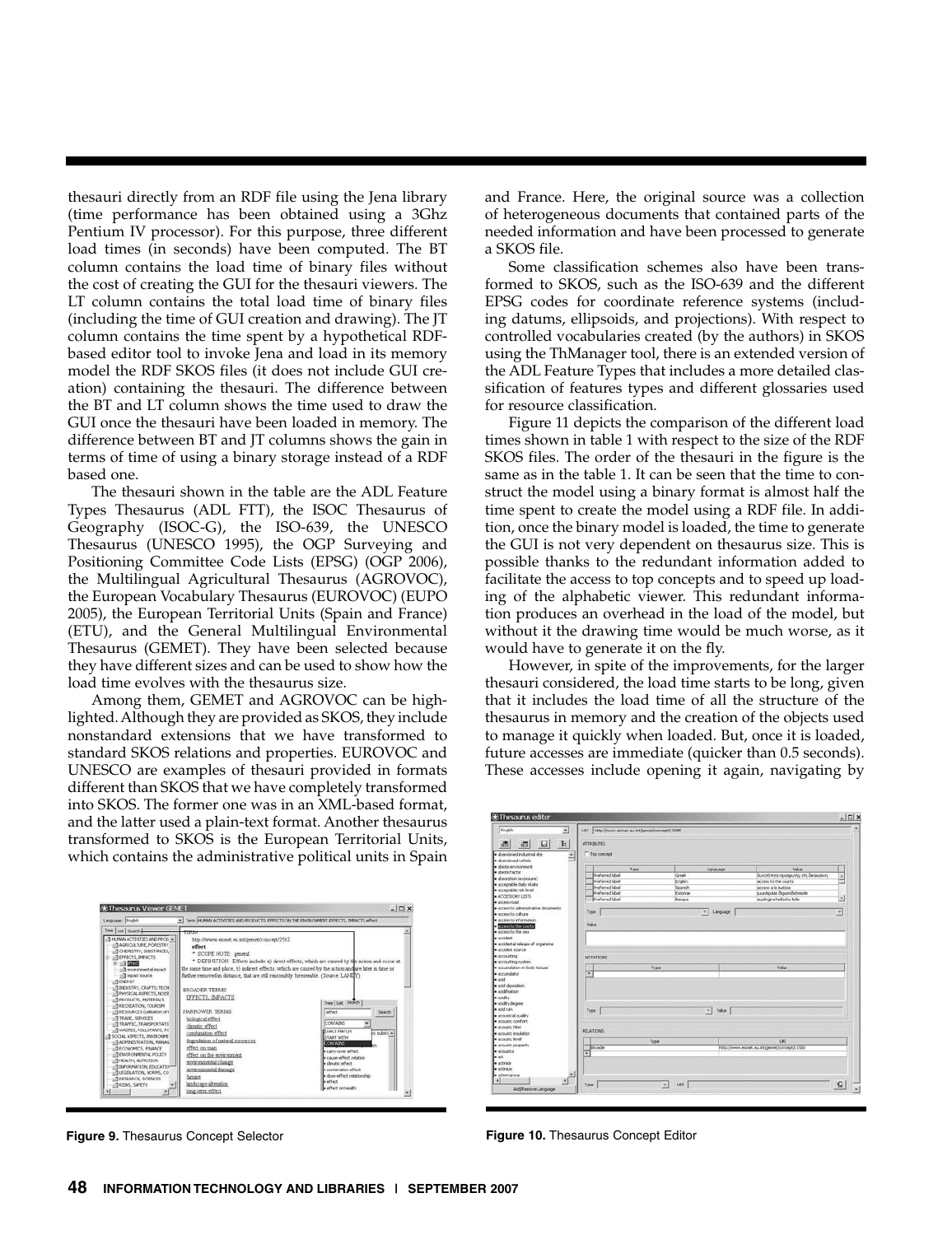thesaurus relations, changing the visualization language, and searching concepts by their preferred labels. To minimize the load time, thesauri can be loaded in the background when the application is launched, reducing, in that way, the user perception of the load time.

Another interesting aspect in figure 11 is the peak of the third element. It corresponds with the ISO-639 classification scheme. It has the special characteristic of not having hierarchy and having many notations. These two characteristics produce a little increase in the model load time, given that the top concepts list contains all the concepts and the notations are more complex than other relations. But most of the time is used to generate the GUI of the tree viewer. The tree viewer gets all the concepts that are top terms, and for each one it asks for their preferred labels in the selected language and sorts them alphabetically to show the first level of the tree. This is fast for a few hundred concepts, but not for the 7,599 in the ISO-639. However, this problem could be easily solved if the metadata contained a description of the type of KOS to visualize. If the tool knew that the KOS does not have broader and narrower relations, it could use the structures used to visualize the alphabetic list, which are optimized to show all of the KOS concepts rapidly, instead of trying to load it as a tree.

The persistence approach used has the advantage of not requiring external persistence systems, such as a DBMS, and providing rapid access after loading, but it has the drawback of loading all thesauri in memory (in time and space). So, for much bigger thesauri, the use of some kind of DBMS would be necessary. If this change were necessary, minimum modifications would be needed (one class). However, if not all the concepts are loaded, the

alphabetic viewer (shows all the concepts) would have to be updated (for example, showing the concepts by pages) or it would become too slow to work with it.

# **Conclusions**

This article has presented a tool for managing the thesauri needed in a digital library, for creating metadata, and for running search processes using SKOS as the interchange format.

This work revises the tools that are available to edit thesauri, highlighting the lack of a formalized way to exchange thesauri and the difficulty of integrating those tools in other environments. This work selects SKOS from the available interchange formats for thesauri as the most promising format to become a standard for SKOS representation, and highlights the lack of tools that are able to manage it properly.

The ThManager tool is offered as the solution to these problems. It is an open source tool that can manage thesauri stored in SKOS, allowing their visualization and editing. Thanks to the layered architecture, its components can be easily integrated in other applications that need to use thesauri or other controlled vocabularies. Additionally, the components can be used to control the possible values used in a Web search service to facilitate traditional or exploratory searches based on a controlled vocabulary.

The performance of the tool is proved through a series of experiments on the management of a selected set of thesauri. This work analyzes the features of this selected

> set of thesauri and compares the efficiency of this tool with respect to other tools that load the thesauri directly from a RDF file. In particular, it is shown that the internal representation used by ThManager helps to decrease the time spent for the graphical loading of thesauri, facilitating navigation of the thesaurus contents as well as other typical operations, such as sorting or change of visualization language.

> Additionally, it is worth noting that the tool can be used as a library of components to simplify the integration of thesauri in other applications that require the use of controlled vocabularies. ThManager has been integrated within the open source CatMDEdit tool

#### Table 1. Sizes of some thesauri and other types of vocabularies

| Name    | NC     | NP            | <b>NR</b> | NL             | LT   | BT     | IT     | SS     | SВ     |  |
|---------|--------|---------------|-----------|----------------|------|--------|--------|--------|--------|--|
| ADL FTT | 210    | 210           | 408       | $\mathbf{1}$   | 0.4  | 0.047  | 0.062  | 103    | 41     |  |
| ISOC-G  | 5,136  | 5,136         | 1,026     | $\mathbf{1}$   | 2.4  | 1.063  | 1.797  | 2,796  | 1,332  |  |
| ISO-639 | 7,599  | 16,247        | $\theta$  | 6              | 5.1  | 1.969  | 2.89   | 3,870  | 3,017  |  |
| UNESCO  | 8,600  | 13,281        | 21,681    | 3 <sup>1</sup> | 2.1  | 1.406  | 2.984  | 4,034  | 2,135  |  |
| EPSG    | 4,772  | 9,544         | 0         | $\mathbf{1}$   | 1.8  | 0.969  | 1.796  | 2,935  | 1,682  |  |
| AGROVOC | 16,896 | 103,484       | 30,361    | 3              | 7.5  | 4.953  | 14.75  | 15,859 | 5,089  |  |
| EUROVOC | 6,649  | 196,391       | 20,861    | 15             | 11.1 | 9.266  | 15.828 | 18,442 | 11,483 |  |
| ETU     | 44.991 | 89,980        | 89,976    | $\mathbf{2}$   | 13.3 | 10.625 | 17.844 | 23,828 | 10,412 |  |
| GEMET   |        | 5,244 326,602 | 12,750    | 21             | 13.7 | 11.828 | 25.61  | 28.010 | 15.048 |  |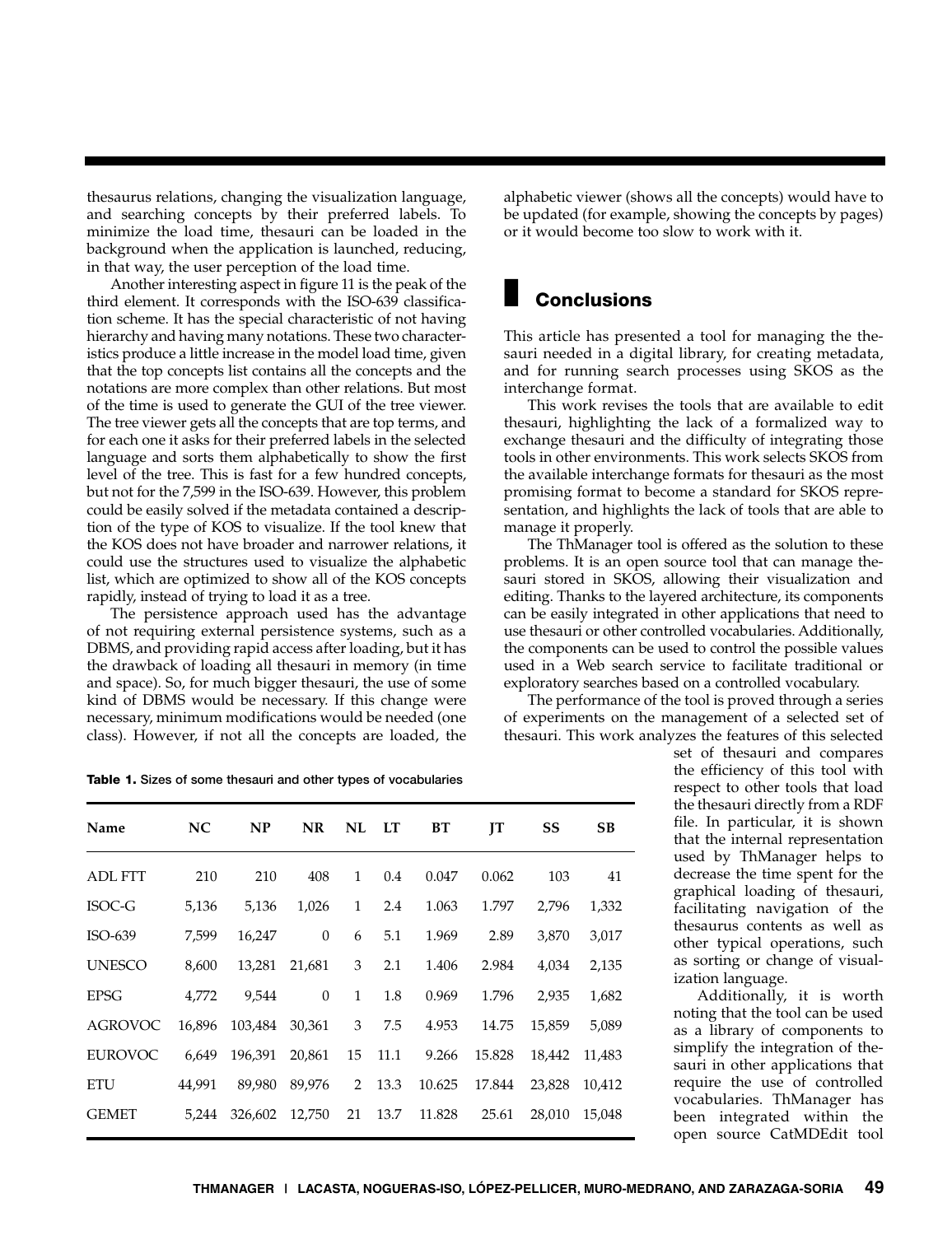

**Figure 11.** Thesaurus load times

(Zarazaga-Soria et al. 2003), a metadata editor tool for the documentation of geographic information resources (metadata compliant with ISO19115 geographic information metadata standard). The *ThesaurusBeans* provided in ThManager library have been used to facilitate keyword selection for some metadata elements. The ThManager component library also has contributed to the development of catalog search systems guided by controlled vocabularies. For instance, it has been used to build a thematic catalog in the SDIGER project (Zarazaga-Soria 2007). SDIGER is a pilot project on the implementation of the Infrastructure for Spatial Information in Europe (INSPIRE) for the development of a spatial data infrastructure to support access to geographic information resources concerned with the European Water Framework Directive. Thanks to the ThManager components, the thematic catalog allows browsing of resources by means of several multilingual thesauri, including GEMET, UNESCO, AGROVOC, and EUROVOC.

Future work will enhance the functionalities provided by ThManager. First, the ergonomics will be improved to show connections between different thesauri. Currently, these connections can be computed and annotated, but the GUI does not allow the user to navigate them. As the base technology already has been developed, only a graphical interface is needed. Second, the tool will be enhanced to support data types different from texts (for example, images, documents, or other multimedia sources) for the encoding of concepts' property values. Third, it has been noted that the thesauri concepts can evolve with time. Thus, a mechanism for the managing the different versions of thesauri will be necessary in the future. Finally, improvements in usability also are expected. Thanks to the component-based design of ThManager widgets (*ThesaurusBeans*), new viewers or editors can be readily created to meet the needs of specific users.

# **Acknowledgments**

This work has been partially supported by the Spanish Ministry of Education and Science through the projects TIN2006-00779 and TIC2003-09365-C02-01 from the National Plan for Scientific Research, Development, and Technology Innovation. The authors would like to express their gratitude to Juan José Floristán for his support in the technical development of the tool.

### References

- American National Standards Institute (ANSI). 1993. Guidelines for the Construction, Format, and Management of Monolingual Thesauri. ANSI/NISO Z39.19-1993. Revision of Z39.19.
- Batschi, Wolf-Dieter et al. 2002. SuperThes: A New Software for Construction, Maintenance, and Visualisation of Multilingual Thesauri. http://www.t-reks.cnr.it/docs/ST\_ enviroinfo\_2002.pdf (accessed Sept. 6, 2007).
- British Standards Institute (BSI). 1985. *Guide to establishment and development of multilingual thesauri.* BS 6723.
- British Standards Institute (BSI). 1987. *Guide to establishment and development of monolingual thesauri.* BS 5723.
- CERES/NBII. 2003. The CERES/NBII Thesaurus Partnership Project. http://ceres.ca.gov/thesaurus/ (accessed June 12, 2007).
- Cross, Phil, Dan Brickley, and Traugott Koch. 2001. RDF Thesaurus Specification. *Technical Report 1011, Institute for Learning and Research Technology.* http://www.ilrt.bris.ac.uk/ discovery/2001/01/rdf-thes/ (accessed June 12, 2007).
- Denny, Michael. 2002. Ontology building: a survey of editing tools. *XML.com*. http://xml.com/pub/a/2002/11/06/ ontologies.html (accessed June 12, 2007).
- European Environment Agency (EEA). 2004. GEneral Multilingual Environmental Thesaurus (GEMET). Version 2.0. European Environment Information and Observation Network. http:// www.eionet.europa.eu/gemet/rdf (accessed June 12, 2007).
- European Union Publication Office (EUPO). 2005. European Vocabulary (EUROVOC). Publications Office. http://europa .eu/eurovoc/ (accessed June 12, 2007).
- Food and Agriculture Organization of the United Nations (FAO). 2006. Agriculture vocabulary (AGROVOC). Agricultural Information Management Standards. http://www.fao. org/aims/ag%20alpha.htm (accessed June 12, 2007).
- Gonzalo, Julio, et al. 1998. Applying EuroWordNet to Cross-Language Text Retrieval. *Computers and the Humanities* 32, no. 2/3 (Special Issue on EuroWord-Net): 185–207.
- Heery, Rachel, et al. 2005. JISC metadata schema registry. In *5th ACM/IEEE-CS joint conference on digital libraries,* 381–81. New York: ACM Pr.
- Hill, Linda, and Qi Zheng. 1999. Indirect Geospatial Referencing through Place Names in the Digital Library: Alexandria Digi-